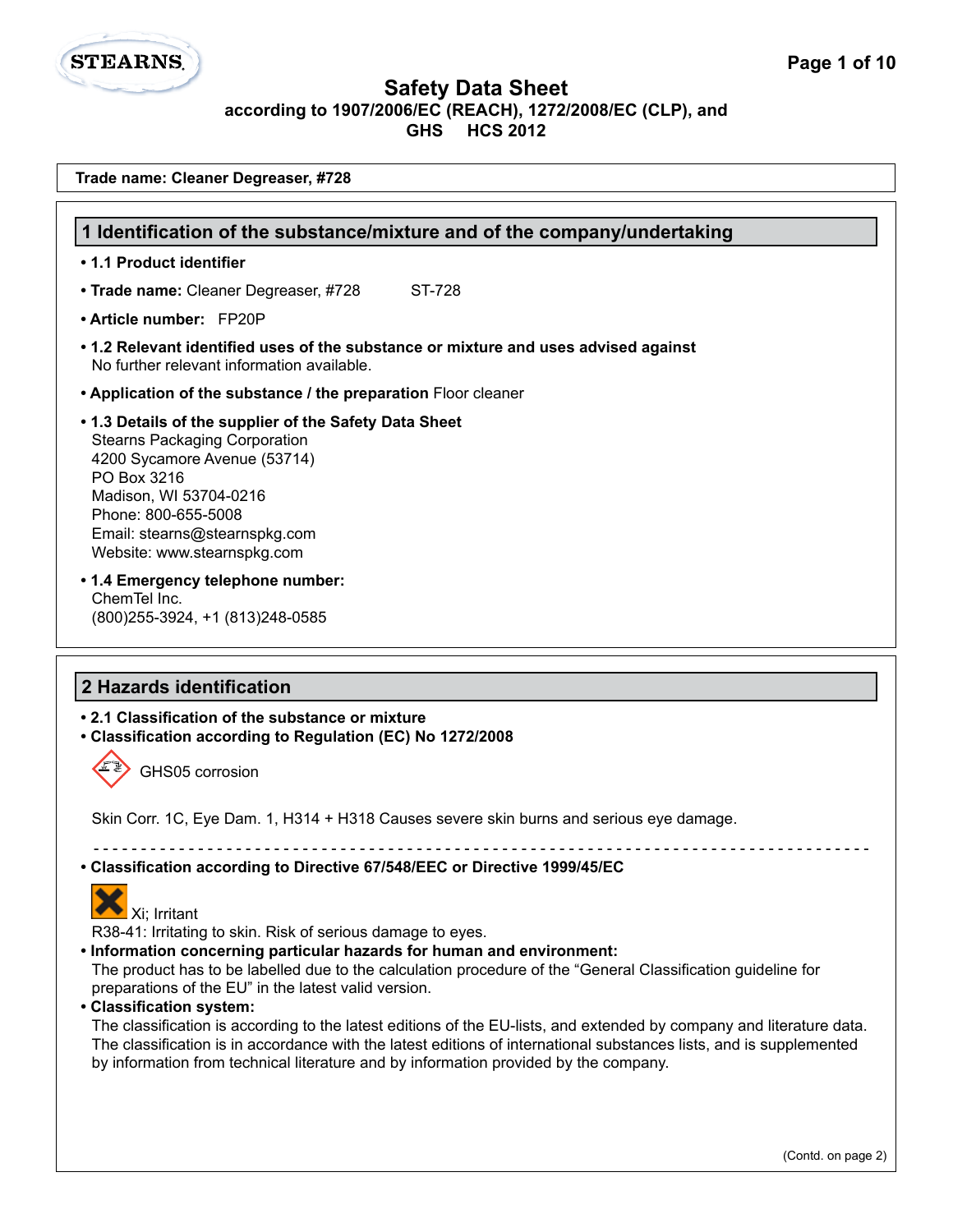| Trade name: Cleaner Degreaser, #728                                                                                                                                                                                                                                                                                                                            |                                                                                                                                                                                                                                                                                                                                                                                                                                                                                                                                                                                                                                                                                                                                                                                                                                                                                                                                                    |                      |
|----------------------------------------------------------------------------------------------------------------------------------------------------------------------------------------------------------------------------------------------------------------------------------------------------------------------------------------------------------------|----------------------------------------------------------------------------------------------------------------------------------------------------------------------------------------------------------------------------------------------------------------------------------------------------------------------------------------------------------------------------------------------------------------------------------------------------------------------------------------------------------------------------------------------------------------------------------------------------------------------------------------------------------------------------------------------------------------------------------------------------------------------------------------------------------------------------------------------------------------------------------------------------------------------------------------------------|----------------------|
| • 2.2 Label elements<br>• Labeling according to Regulation (EC) No 1272/2008<br>• Hazard pictograms<br>GHS05                                                                                                                                                                                                                                                   | The product is classified and labeled according to the CLP regulation.                                                                                                                                                                                                                                                                                                                                                                                                                                                                                                                                                                                                                                                                                                                                                                                                                                                                             | (Contd. from page 1) |
| • Signal word Danger                                                                                                                                                                                                                                                                                                                                           |                                                                                                                                                                                                                                                                                                                                                                                                                                                                                                                                                                                                                                                                                                                                                                                                                                                                                                                                                    |                      |
| • Hazard-determining components of labelling:<br>disodium metasilicate<br>• Hazard statements<br>H314 + 318 Causes severe skin burns and serious eye damage.<br>• Precautionary statements<br>P260<br>P280<br>P264<br>P363<br>P310<br>P310<br>P304+P340<br>P310<br>P310<br>doctor.<br>Store locked up<br>P405<br>P <sub>501</sub><br>· Additional information: | Do not breathe dusts or mists.<br>Wear protective gloves / protective clothing / eye protection.<br>Wash hands thoroughly after handling.<br>P303+P361+P353 + IF ON SKIN (or hair): Remove/Take off immediately all contaminated clothing. Rinse<br>skin with water. Wash contaminated clothing before reuse.<br>Immediately call a poison center / doctor.<br>P305+P351+P338+ IF IN EYES: Rinse cautiously with water for several minutes. Remove contact lenses, if<br>present and easy to do. Continue rinsing. Immediately call a poison center / doctor.<br>IF INHALED: Remove person to fresh air and keep comfortable for breathing.<br>Immediately call a poison center / doctor.<br>P301+P330+P331+ IF SWALLOWED: Rinse mouth. Do NOT induce vomiting. Immediately call a poison center /<br>Dispose of contents/container in accordance with local regulations.<br>1 percent of the mixture consists of component(s) of unknown toxicity |                      |
| 3 Composition/information on ingredients                                                                                                                                                                                                                                                                                                                       |                                                                                                                                                                                                                                                                                                                                                                                                                                                                                                                                                                                                                                                                                                                                                                                                                                                                                                                                                    |                      |

#### **• 3.2 Mixtures**

**• Description:** Mixture of substances listed below with nonhazardous additions.

| • Dangerous components:            |                                            |          |
|------------------------------------|--------------------------------------------|----------|
| CAS: 497-19-8<br>EINECS: 207-838-8 | Sodium Carbonate<br>$X$ Xi R36             | $~50\%$  |
| Index number: 011-005-00-2         | Eye Irrit. 2A, H319                        |          |
| CAS: 6834-92-0                     | disodium metasilicate                      | $30%$    |
| EINECS: 229-912-9                  | $E$ <sup>2</sup> C R34; $X$ Xi R37         |          |
| Index number: 014-010-00-8         | $\leftrightarrow$ Skin Corr. 1B, H314      |          |
|                                    | $\bigvee$ STOT SE 3, H335                  |          |
| CAS: 10101-89-0                    | Sodium phosphate tribasic dodecahydrate    | $<6.0\%$ |
| EINECS: 231-509-8                  | $\mathbb{F}$ C R34/41; $\mathbb{X}$ Xi R37 |          |
|                                    | Skin Corr. 1B, H314; Eye Dam. 1, H318      |          |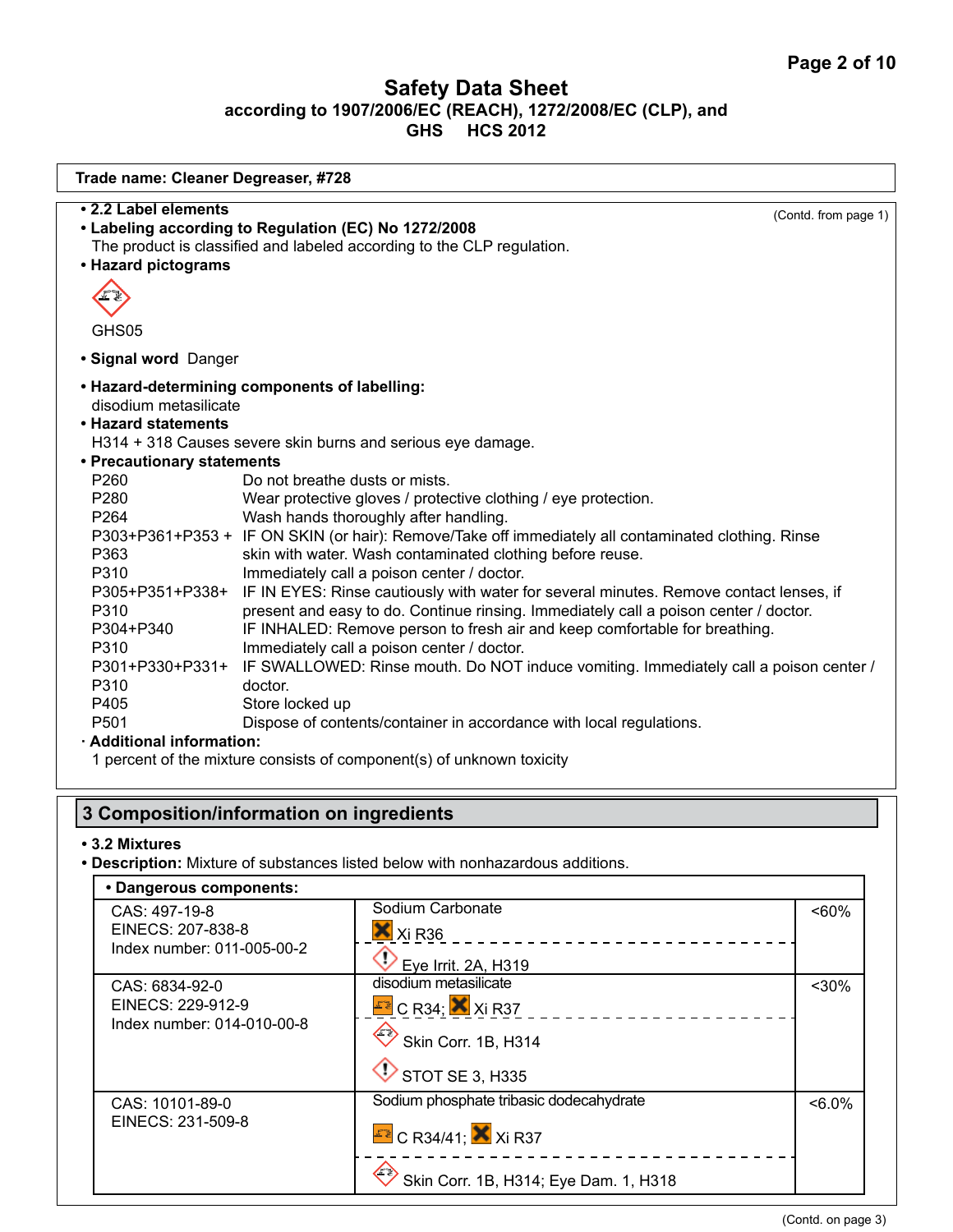| Trade name: Cleaner Degreaser, #728                                                                     |                                                                                                                                                                                                                                                                                                   |                      |
|---------------------------------------------------------------------------------------------------------|---------------------------------------------------------------------------------------------------------------------------------------------------------------------------------------------------------------------------------------------------------------------------------------------------|----------------------|
|                                                                                                         |                                                                                                                                                                                                                                                                                                   | (Contd. from page 2) |
| CAS: 68439-46-3<br>NLP: 500-446-0                                                                       | alcohols, C9-11, ethoxylated<br>X Xi R36/38                                                                                                                                                                                                                                                       | <5%                  |
| CAS: 25155-30-0<br>EINECS: 246-680-4                                                                    | Eye Irrit 2A, H319 Skin Irrit. 2A, H315<br>sodium dodecylbenzenesulphonate, pure<br>$X$ <sub>Xn</sub> R <sub>22</sub> ; $X$ <sub>Xi</sub> R <sub>36</sub><br>Acute Tox. 4, H302; Eye Irrit. 2A, H319<br>. Additional information: For the wording of the listed risk phrases refer to section 16. | $2.0\%$              |
| <b>4 First-aid measures</b>                                                                             |                                                                                                                                                                                                                                                                                                   |                      |
| .4.1 Description of first aid measures<br>• After skin contact:<br>Brush off loose particles from skin. | • General information: Immediately remove any clothing soiled by the product.<br>• After inhalation: Supply fresh air; consult doctor in case of complaints.                                                                                                                                      |                      |

Immediately rinse with water. If skin irritation continues, consult a doctor.

**• After eye contact:** Remove contact lenses if worn.

Rinse opened eye for several minutes under running water. Then consult a doctor.

#### **• After swallowing:**  Rinse out mouth and then drink plenty of water. Do not induce vomiting; call for medical help immediately.

- **4.2 Most important symptoms and effects, both acute and delayed**  Strong caustic effect on skin and mucous membranes. Gastric or intestinal disorders.
- **Hazards**

Danger of gastric perforation. Danger of severe eye injury.

**• 4.3 Indication of any immediate medical attention and special treatment needed** No further relevant information available.

# **5 Fire-fighting measures**

- **5.1 Extinguishing media**
- **Suitable extinguishing agents:** Use fire extinguishing methods suitable to surrounding conditions.
- **For safety reasons unsuitable extinguishing agents:** None.
- **5.2 Special hazards arising from the substance or mixture**  Formation of toxic gases is possible during heating or in case of fire.
- **5.3 Advice for firefighters**
- **Protective equipment:**
- Wear self-contained respiratory protective device. Wear fully protective suit.
- **Additional information** No further relevant information available.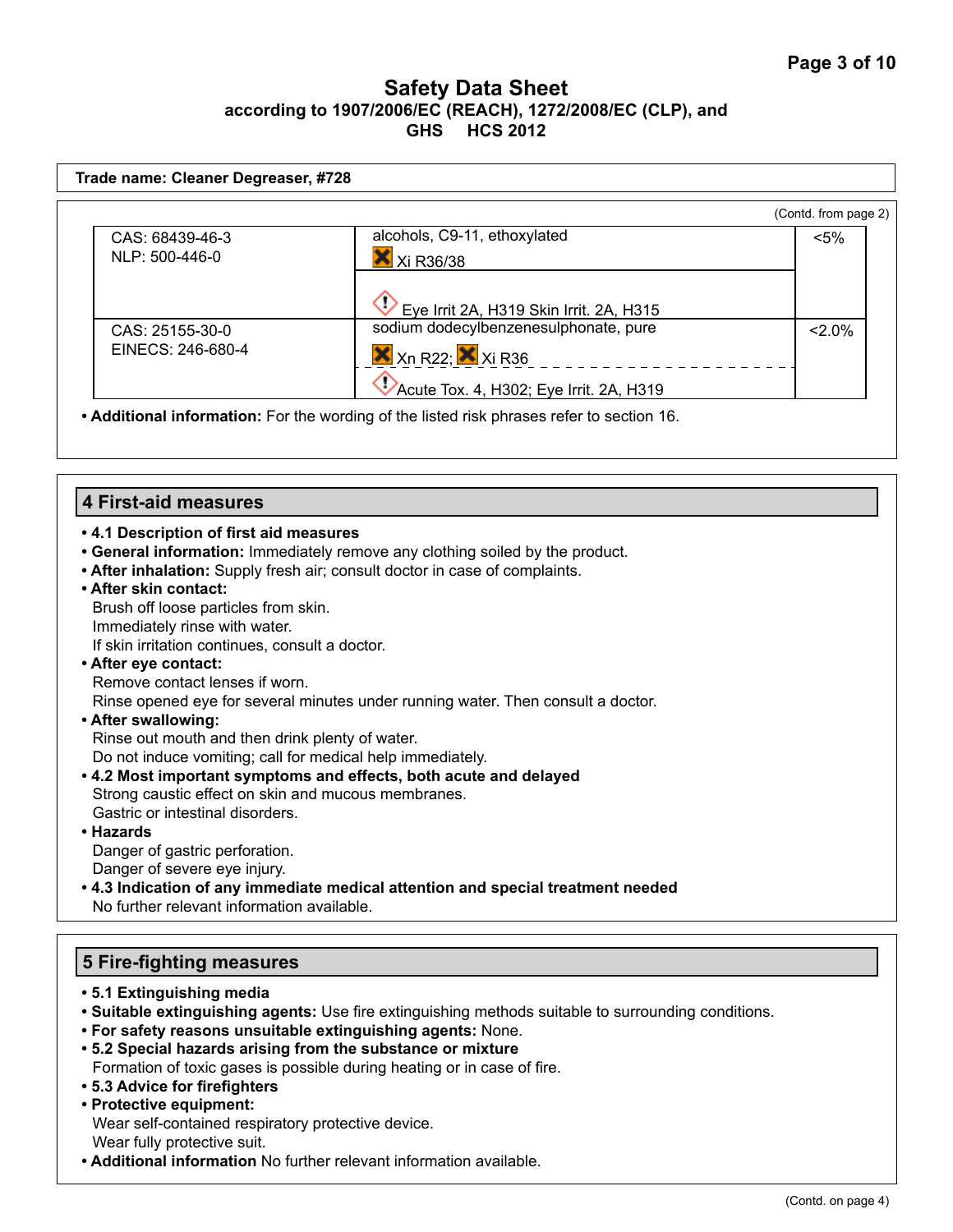**Trade name: Cleaner Degreaser, #728**

(Contd. from page 3)

# **7 Handling and storage • 7.1 Precautions for safe handling** Prevent formation of dust. Store in cool, dry place in tightly closed receptacles. Any unavoidable deposit of dust must be regularly removed. **6 Accidental release measures • 6.1 Personal precautions, protective equipment and emergency procedures** Use respiratory protective device against the effects of fumes/dust/aerosol. Wear protective equipment. Keep unprotected persons away. Ensure adequate ventilation Product forms slippery surface when combined with water. **• 6.2 Environmental precautions:** Do not allow to enter sewers/ surface or ground water. **• 6.3 Methods and material for containment and cleaning up:** Pick up mechanically. Send for recovery or disposal in suitable receptacles. Clean the affected area carefully; suitable cleaners are: Warm water **• 6.4 Reference to other sections** See Section 7 for information on safe handling. See Section 8 for information on personal protection equipment. See Section 13 for disposal information.

- **Information about fire and explosion protection:**  The product is not flammable. No special measures required.
- **7.2 Conditions for safe storage, including any incompatibilities**
- **Storage:**
- **Requirements to be met by storerooms and receptacles:** Avoid storage near extreme heat, ignition sources or open flame. Store only in the original receptacle. Protect from humidity and water.
- **Information about storage in one common storage facility:** Store away from foodstuffs. Do not store together with oxidizing and acidic materials.
- **Further information about storage conditions:**  This product is hygroscopic. Protect from humidity and water. Store in dry conditions.
- **7.3 Specific end use(s)** No further relevant information available.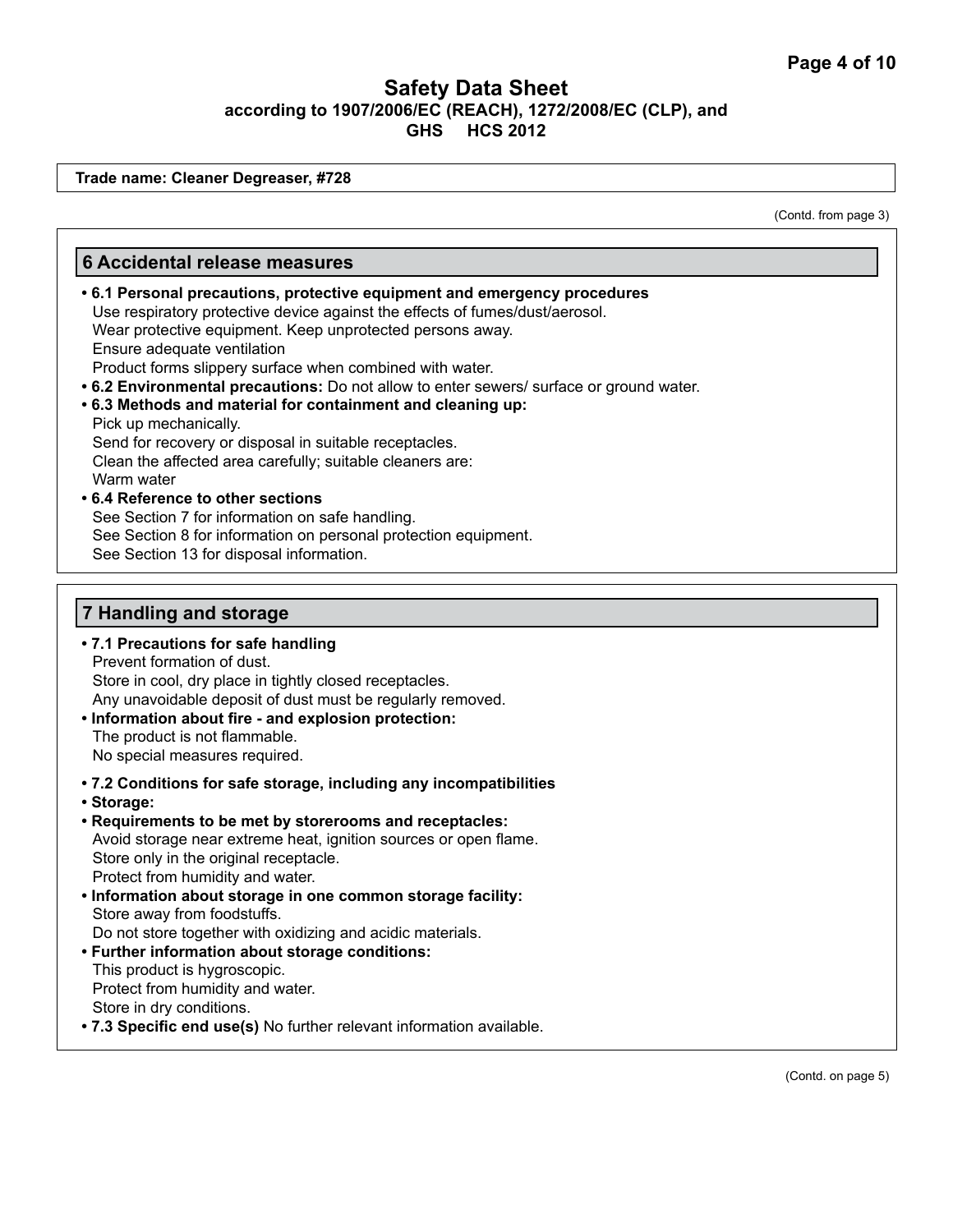**Trade name: Cleaner Degreaser, #728**

(Contd. from page 4)

## **8 Exposure controls/personal protection**

**• Additional information about design of technical facilities:** No further data; see item 7.

- **8.1 Control parameters**
- **Ingredients with limit values that require monitoring at the workplace:** The product does not contain any relevant quantities of materials with critical values that have to be monitored at the workplace.
- **DNELs** No further relevant information available.
- **PNECs** No further relevant information available.
- **Additional information:** The lists valid during the making were used as basis.
- **8.2 Exposure controls**
- **Personal protective equipment:**
- **General protective and hygienic measures:** 
	- The usual precautionary measures are to be adhered to when handling chemicals.

Keep away from foodstuffs, beverages and feed.

Immediately remove all soiled and contaminated clothing.

Wash hands before breaks and at the end of work.

Avoid contact with the eyes and skin.

**• Respiratory protection:** 

Not required under normal conditions of use. Use suitable respiratory protective device when high concentrations are present. Use suitable respiratory protective device in case of insufficient ventilation.

**• Protection of hands:** 

PVC or PE gloves



Protective gloves

The glove material has to be impermeable and resistant to the product/ the substance/ the preparation. Selection of the glove material on consideration of the penetration times, rates of diffusion and the degradation.

**• Material of gloves**

The selection of the suitable gloves does not only depend on the material, but also on further marks of quality and varies from manufacturer to manufacturer. As the product is a preparation of several substances, the resistance of the glove material can not be calculated in advance and has therefore to be checked prior to the application.

#### **• Penetration time of glove material**

The exact break through time has to be found out by the manufacturer of the protective gloves and has to be observed.

**• Eye protection:** 

Contact lenses should not be worn.



Safety glasses

- **Body protection:** Protective work clothing
- **Limitation and supervision of exposure into the environment** No further relevant information available.
- **Risk management measures** See Section 7 for additional information. No further relevant information available.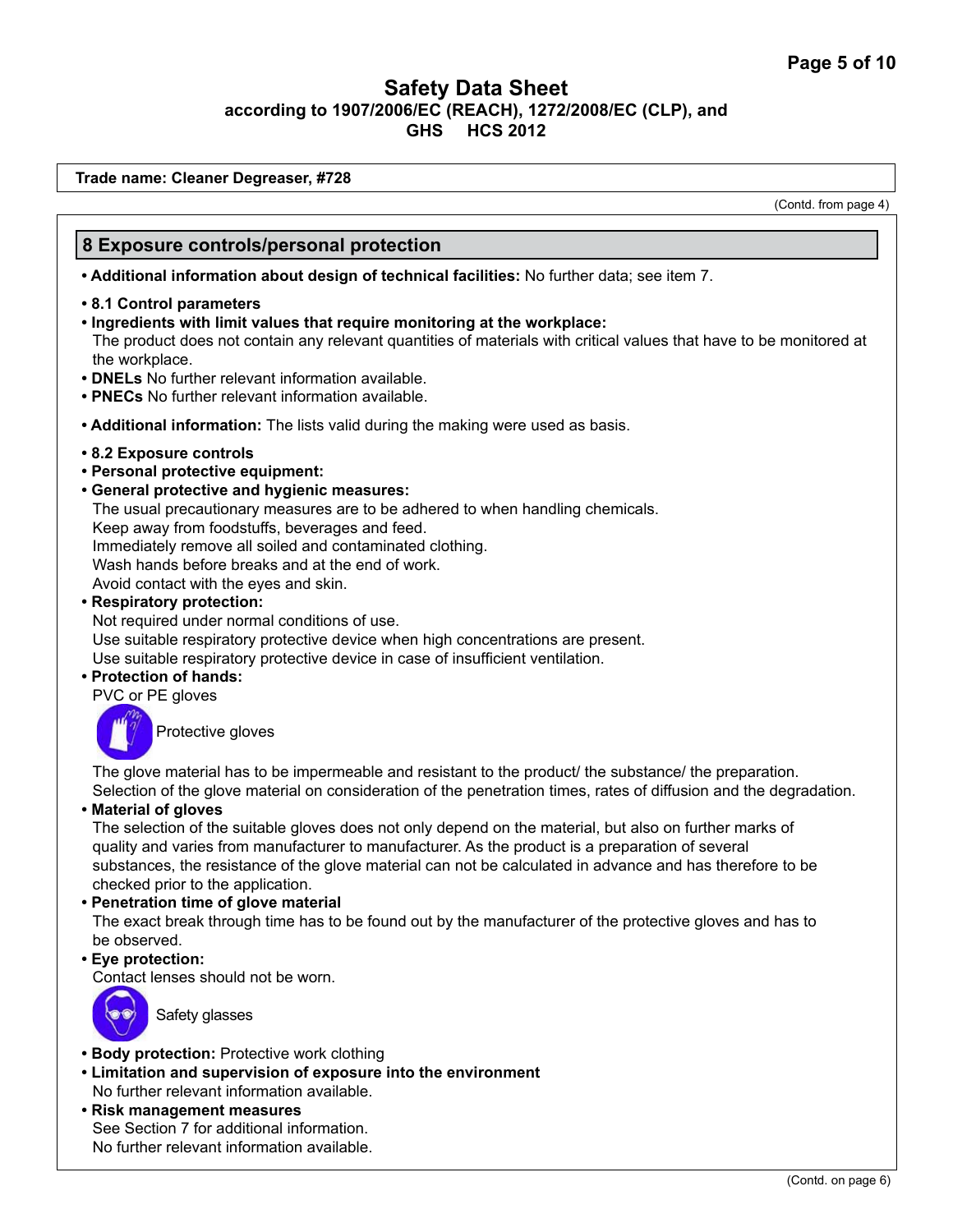**Trade name: Cleaner Degreaser, #728**

(Contd. from page 5)

| 9 Physical and chemical properties                          |                                               |  |
|-------------------------------------------------------------|-----------------------------------------------|--|
| • 9.1 Information on basic physical and chemical properties |                                               |  |
| • General Information                                       |                                               |  |
| • Appearance:                                               |                                               |  |
| Form:                                                       | Powder                                        |  |
| Color:                                                      | Orange                                        |  |
| • Odor:                                                     | Turpentine-like                               |  |
| • Odor threshold:                                           | Not determined.                               |  |
| • pH-value:                                                 | Not applicable.                               |  |
| • Change in condition                                       |                                               |  |
| <b>Melting point/Melting range:</b>                         | Undetermined.                                 |  |
| <b>Boiling point/Boiling range:</b>                         | Not applicable.                               |  |
| • Flash point:                                              | Not applicable.                               |  |
| • Flammability (solid, gaseous):                            | Not determined.                               |  |
| · Ignition temperature:                                     | Not determined.                               |  |
| • Decomposition temperature:                                | Not determined.                               |  |
| · Self-igniting:                                            | Product is not self-igniting.                 |  |
| • Danger of explosion:                                      | Product does not present an explosion hazard. |  |
| <b>• Explosion limits:</b>                                  |                                               |  |
| Lower:                                                      | Not determined.                               |  |
| Upper:                                                      | Not determined.                               |  |
| · Vapor pressure:                                           | Not applicable.                               |  |
| • Density at 20 °C:                                         | 1.1 $g/cm3$                                   |  |
| • Relative density                                          | Not determined.                               |  |
| • Vapor density                                             | Not applicable.                               |  |
| • Evaporation rate                                          | Not applicable.                               |  |
| • Solubility in / Miscibility with                          |                                               |  |
| water:                                                      | Fully soluble in water.                       |  |
| • Partition coefficient                                     |                                               |  |
| (n-octanol/water):                                          | Not determined.                               |  |
| • Viscosity:                                                |                                               |  |
| Dynamic:                                                    | Not applicable.                               |  |
| Kinematic:                                                  | Not applicable.                               |  |
| • 9.2 Other information                                     | No further relevant information available.    |  |

#### **10 Stability and reactivity**

**• 10.1 Reactivity** Not determined.

- **10.2 Chemical stability**
- **Thermal decomposition / conditions to be avoided:**
- No decomposition if used and stored according to specifications.
- **10.3 Possibility of hazardous reactions** No dangerous reactions known.
- **10.4 Conditions to avoid** No further relevant information available.
- **10.5 Incompatible materials:** No further relevant information available.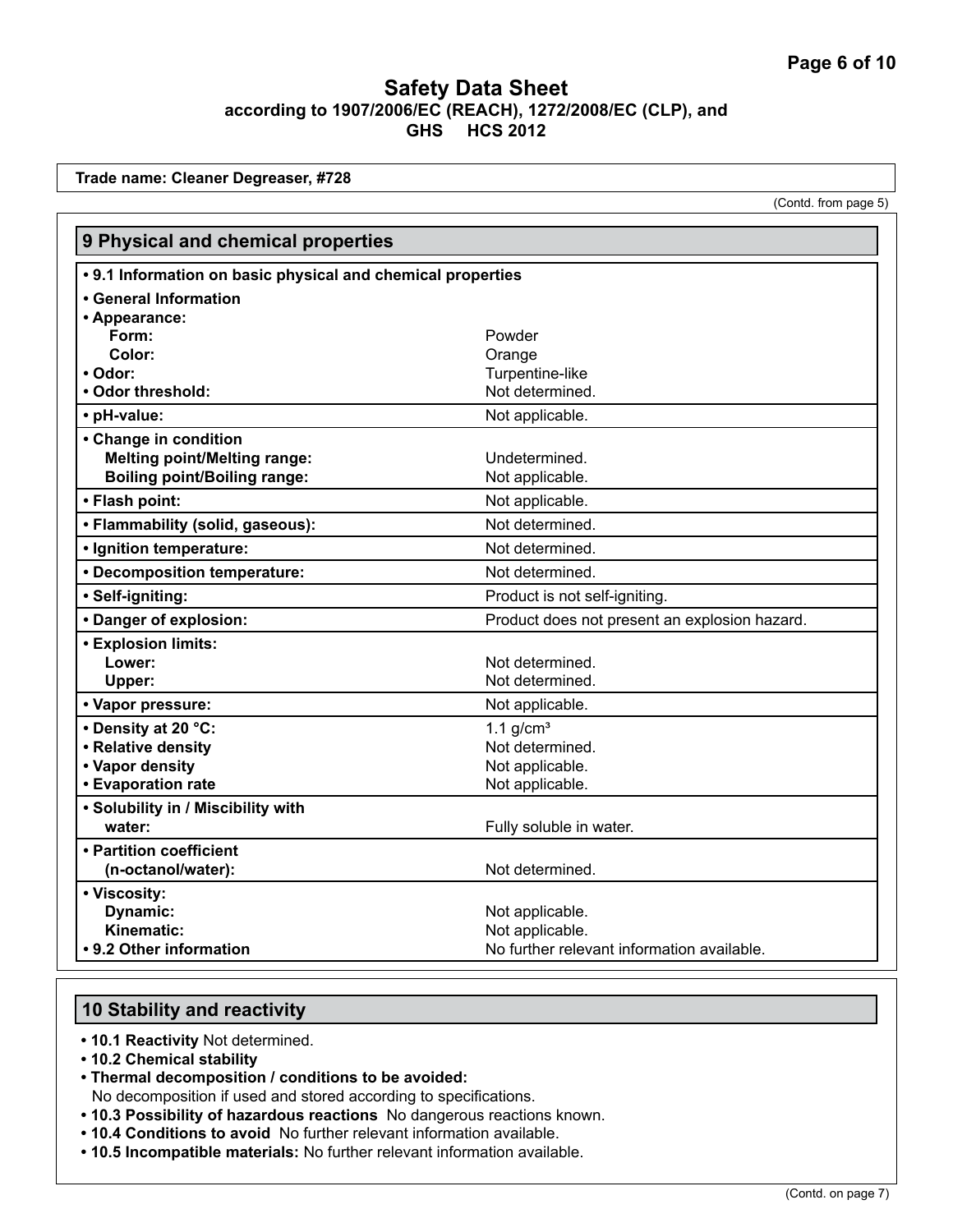**Trade name: Cleaner Degreaser, #728**

(Contd. from page 6)

## **11 Toxicological information**

**• 11.1 Information on toxicological effects**

#### **• Acute toxicity:**

**• LD/LC50 values relevant for classification:**

 **497-19-8 Sodium Carbonate**

Oral LD50 4090 mg/kg (rat)

 **6834-92-0 disodium metasilicate**

Oral LD50 1280 mg/kg (rat)

#### **• Primary irritant effect:**

- **on the skin:** Strong caustic effect on skin and mucous membranes.
- **on the eye:** Strong irritant with the danger of severe eye injury.
- **Sensitization:** No sensitizing effects known.
- **Additional toxicological information:**

The product shows the following dangers according to the calculation method of the General EU Classification Guidelines for Preparations as issued in the latest version: Irritant

#### **12 Ecological information**

- **12.1 Toxicity**
- **Aquatic toxicity:** No further relevant information available.
- **12.2 Persistence and degradability** No further relevant information available.
- **12.3 Bioaccumulative potential** No further relevant information available.
- **12.4 Mobility in soil** No further relevant information available.
- **Additional ecological information:**
- **General notes:**

Water hazard class 1 (German Regulation) (Self-assessment): slightly hazardous for water Do not allow undiluted product or large quantities of it to reach ground water, water course or sewage system.

Water Hazard Class (Self-classification) in the concentrate.

- **12.5 Results of PBT and vPvB assessment**
- **PBT:** Not applicable.
- **vPvB:** Not applicable.
- **12.6 Other adverse effects** No further relevant information available.

#### **13 Disposal considerations**

- **13.1 Waste treatment methods**
- **Recommendation**

Small amounts may be diluted with plenty of water and washed away. Dispose of bigger amounts in accordance with Local Authority requirements.

#### **• Uncleaned packaging:**

**• Recommendation:** Disposal must be made according to official regulations.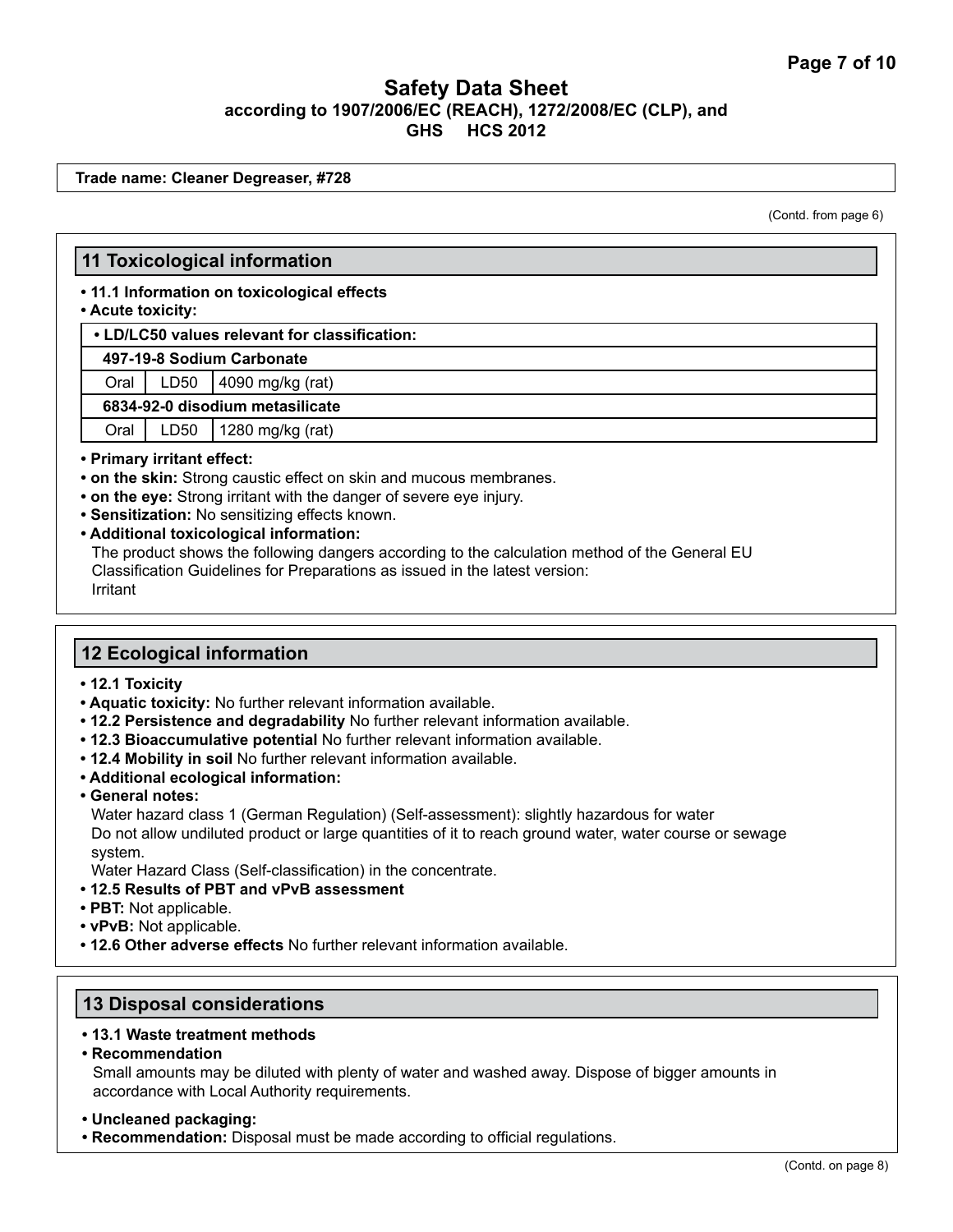**Trade name: Cleaner Degreaser, #728**

(Contd. from page 7)

| <b>14 Transport information</b>                                                          |                                  |
|------------------------------------------------------------------------------------------|----------------------------------|
| • 14.1 UN-Number<br>• DOT, ADR, ADN, IMDG, IATA                                          | N/A                              |
| • 14.2 UN proper shipping name<br>• DOT, ADR, ADN, IMDG, IATA                            | Cleaning Compounds, NOI, powder. |
| • 14.3 Transport hazard class(es)                                                        |                                  |
| $\cdot$ DOT                                                                              |                                  |
| • Class                                                                                  | N/A                              |
| • 14.4 Packing group<br>• DOT, ADR, IMDG, IATA                                           | N/A                              |
| • 14.5 Environmental hazards:                                                            |                                  |
| • Marine pollutant:                                                                      | No.                              |
| • 14.6 Special precautions for user                                                      | Not applicable.                  |
| • 14.7 Transport in bulk according to Annex II of<br><b>MARPOL73/78 and the IBC Code</b> | Not applicable.                  |
| • UN "Model Regulation":                                                                 | Cleaning Compounds, NOI, powder. |

#### **15 Regulatory information**

**• 15.1 Safety, health and environmental regulations/legislation specific for the substance or mixture**

**• United States (USA)**

**• SARA**

**• Section 313 (Specific toxic chemical listings):**

7601-54-9 | trisodium orthophosphate

#### **• TSCA (Toxic Substances Control Act):**

All ingredients are listed.

**• Proposition 65 (California):**

**• Chemicals known to cause cancer:**

None of the ingredients is listed.

**• Chemicals known to cause reproductive toxicity for females:**

None of the ingredients is listed.

**• Chemicals known to cause reproductive toxicity for males:**

None of the ingredients is listed.

#### **• Chemicals known to cause developmental toxicity:**

None of the ingredients is listed.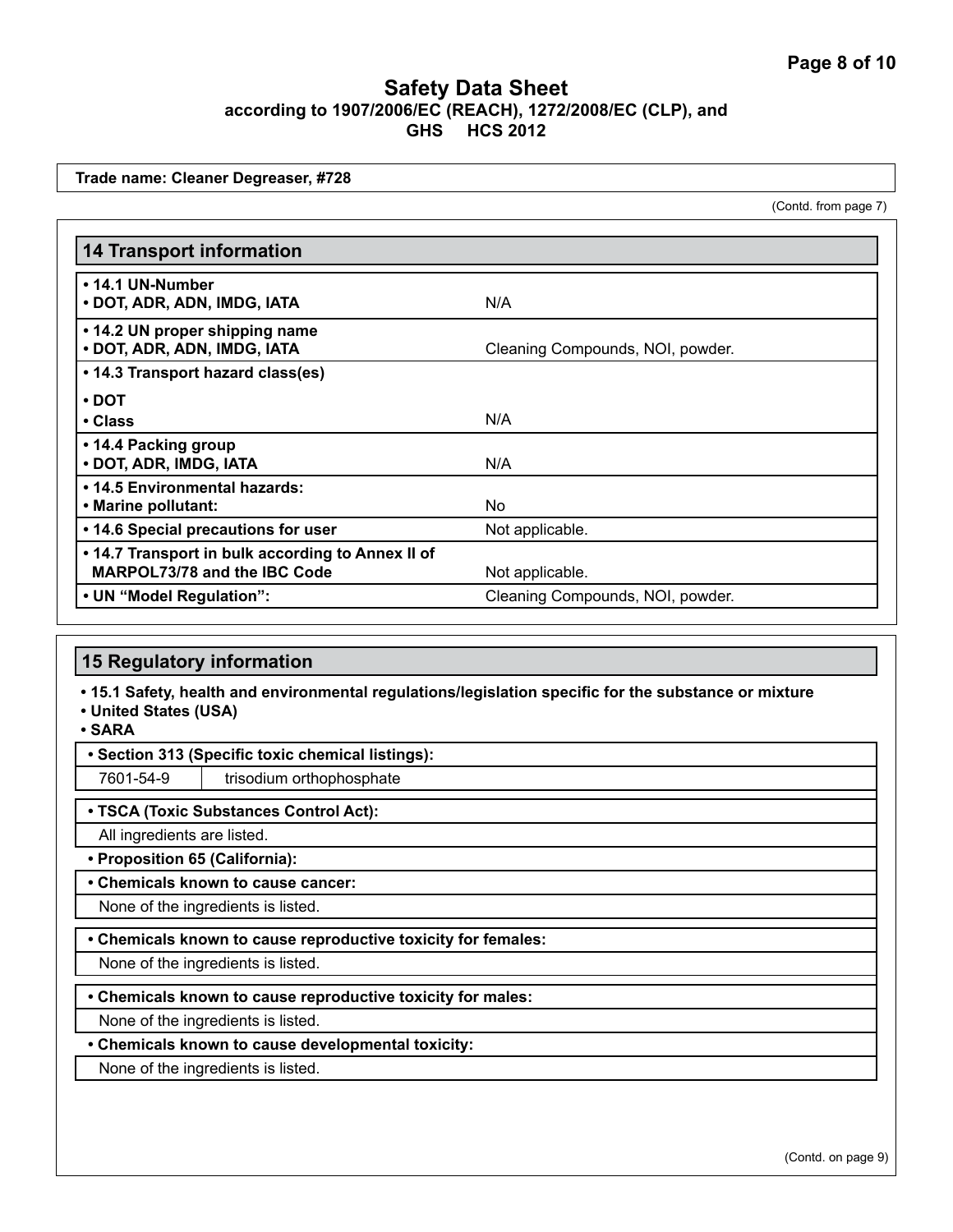|                                    | Trade name: Cleaner Degreaser, #728                                |                      |
|------------------------------------|--------------------------------------------------------------------|----------------------|
|                                    |                                                                    |                      |
|                                    |                                                                    | (Contd. from page 8) |
| • Carcinogenic Categories          |                                                                    |                      |
|                                    | • EPA (Environmental Protection Agency)                            |                      |
| None of the ingredients is listed. |                                                                    |                      |
|                                    | • IARC (International Agency for Research on Cancer)               |                      |
| None of the ingredients is listed. |                                                                    |                      |
|                                    | • TLV (Threshold Limit Value established by ACGIH)                 |                      |
| None of the ingredients is listed. |                                                                    |                      |
|                                    | . NIOSH-Ca (National Institute for Occupational Safety and Health) |                      |
| None of the ingredients is listed. |                                                                    |                      |
|                                    | • OSHA-Ca (Occupational Safety & Health Administration)            |                      |
| None of the ingredients is listed. |                                                                    |                      |
| • Canada                           |                                                                    |                      |
|                                    | • Canadian Domestic Substances List (DSL)                          |                      |
| All ingredients are listed.        |                                                                    |                      |
|                                    | • Canadian Ingredient Disclosure list (limit 0.1%)                 |                      |
| None of the ingredients is listed. |                                                                    |                      |
|                                    | • Canadian Ingredient Disclosure list (limit 1%)                   |                      |
| 497-19-8                           | Sodium Carbonate                                                   |                      |
| 6834-92-0                          | disodium metasilicate                                              |                      |
| 10101-89-0                         | Sodium phosphate tribasic dodecahydrate                            |                      |
| 68439-46-3                         | alcohols, C9-11, ethoxylated                                       |                      |
|                                    | sodium dodecylbenzenesulphonate, pure                              |                      |

**• 15.2 Chemical safety assessment:** A Chemical Safety Assessment has not been carried out.

# **16 Other information**

This information is based on our present knowledge. However, this shall not constitute a guarantee for any specific product features and shall not establish a legally valid contractual relationship.

#### **• Relevant phrases**

- H<sub>302</sub> Harmful if swallowed.<br>H<sub>314</sub> Causes severe skin b
- Causes severe skin burns and eye damage.
- H318 Causes serious eye damage.
- H319 Causes serious eye irritation.
- H335 May cause respiratory irritation.